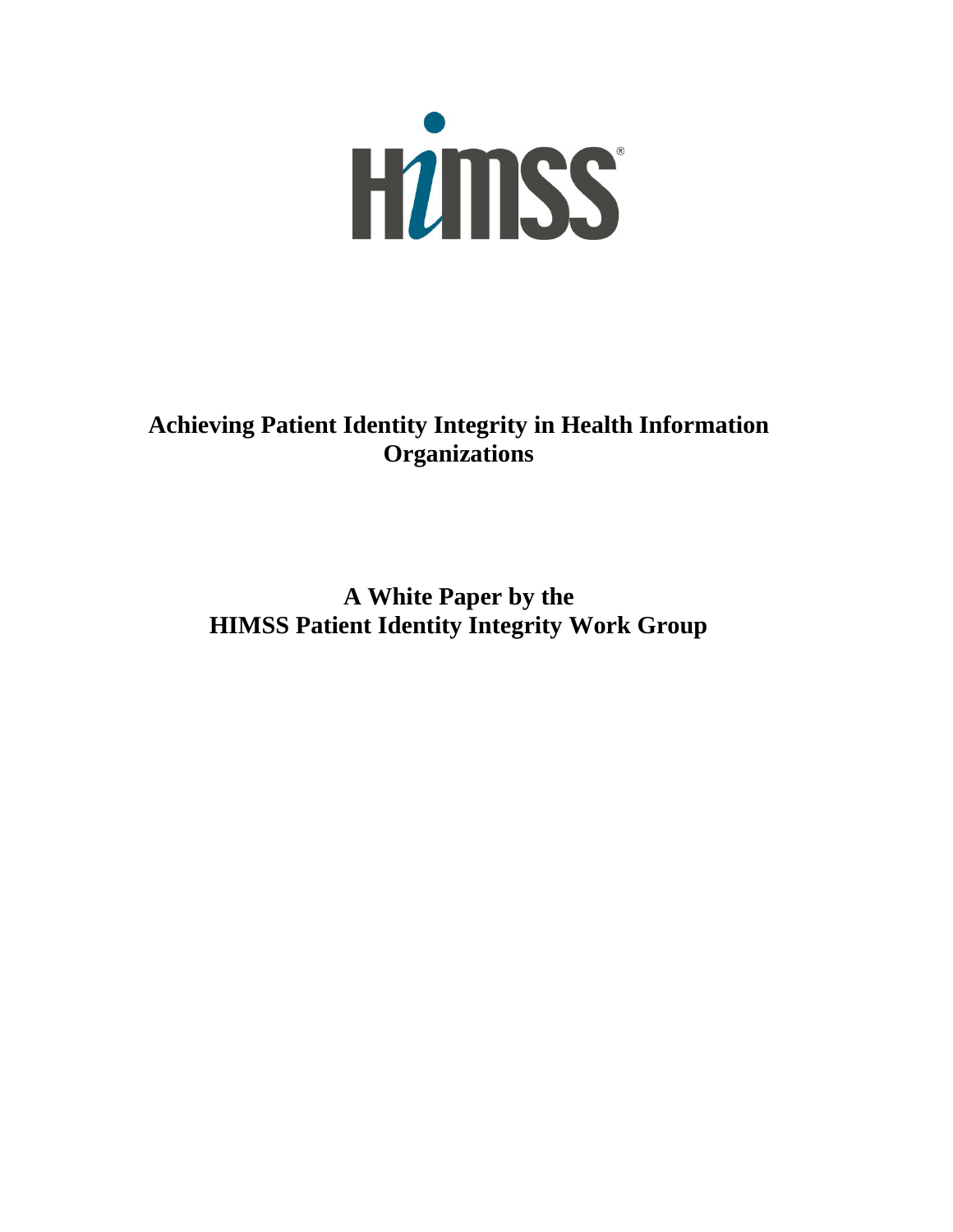# **Table of Contents**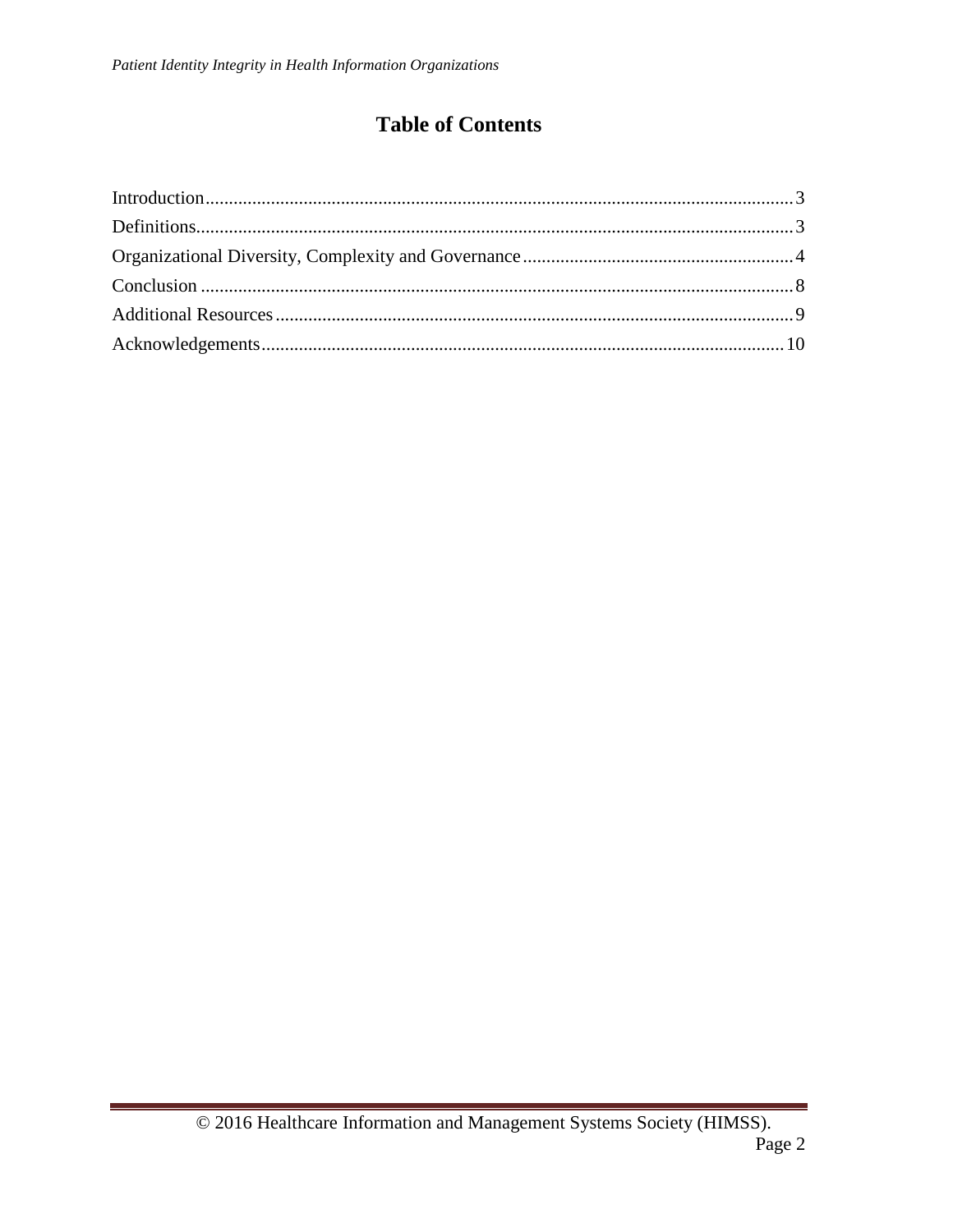# <span id="page-2-0"></span>**Introduction**

Traditional patient record matching usually occurs within a single organization or a group of organizations under common governance. The multi-organizational nature of HIOs introduces organizational diversity, complexity, and governance challenges that need to be addressed so that HIOs can consistently identify patients in an accurate manner. This paper highlights some of these challenges and discusses recommendations to help achieve patient identity integrity.

Patient identity integrity is the accuracy and completeness of data attached to or associated with an individual patient. Patient identity integrity is characterized by the correctness of the pairing or linking of all existing records of that individual within and across information systems, thereby enabling patient record matching.<sup>1</sup>

In December 2009, the HIMSS Patient Identity Integrity Work Group (PI Integrity WG) released a seminal white paper on patient identity integrity and patient record matching ("2009 HIMSS White Paper").<sup>2</sup> While the 2009 HIMSS White Paper addressed a wide variety of issues related to patient identity integrity and patient record matching, including standards, interfaces, algorithms, unique identifiers, business processes, data accuracy, data quality, training and medical devices, the PI Integrity WG determined that supplemental material was necessary to highlight special issues and considerations in the field of patient identity integrity as these relate to health information organizations (HIOs).

# <span id="page-2-1"></span>**Definitions**

 $\overline{a}$ 

The following terms are used throughout this paper:

**HIO -** a Health Information Organization oversees and governs the exchange of electronic health information among healthcare entities.

**HIE -** Health Information Exchange is the electronic exchange of health information that occurs among two or more healthcare entities.

**EMPI -** Enterprise Master Patient Index is software that is used to maintain consistent, accurate, and current patient data within an HIO's database. The EMPI links or associates essential health information across diverse care settings.

<sup>&</sup>lt;sup>1</sup> This definition of "patient identity integrity" is from "Appendix E: Glossary of Terms" of the 2009 HIMSS White Paper.

<sup>2</sup> *See Patient Identity Integrity*: *A White Paper by the HIMSS Patient Identity Integrity Work Group*, <http://www.himss.org/patient-identity-integrity-white-paper?ItemNumber=27998>(December 2009).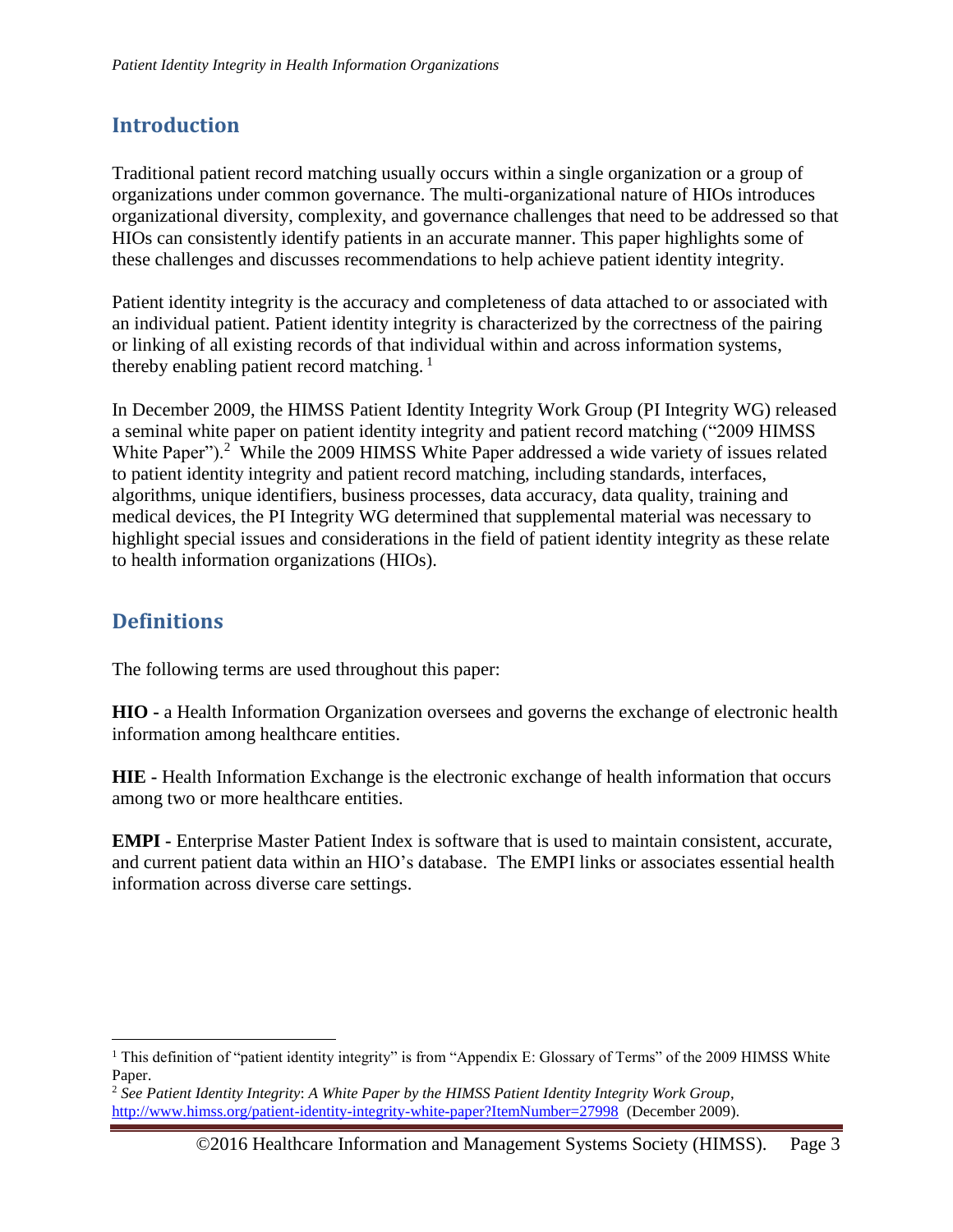$\overline{a}$ 

#### <span id="page-3-0"></span>**Organizational Diversity, Complexity and Governance<sup>3</sup>**

While consistently identifying patients to achieve accurate patient record matching is hard enough within a single practice, clinic, hospital, or an integrated delivery network (IDN), the challenges multiply within an HIO and its multiple participants (i.e., organizations and entities). As such, it is critical that the HIO's administration understands and funds the business process requirements of the HIO in order to achieve sustainability and maintain patient identity integrity.

#### **Challenges and Recommended Solutions for Organizational Diversity, Complexity, and Governance**

The following subsection discusses challenges and potential solutions for organizational diversity, complexity, and governance of an HIO. As HIOs continue to grow in terms of their patient populations, these challenges become all the more complex.

- 1. **Challenge No. 1: HIOs are Challenged with Maintaining Data Accuracy and Quality:** A key challenge for the HIO is to maintain data accuracy and data quality in its EMPI (or equivalent software). However, this is largely dependent on the accuracy and quality of the data being received by the HIO. As such, the role of the HIO is one of governance and oversight, and the criteria for patient identity integrity should be based on the HIO's data governance rules, established data quality rules, and thresholds. The following text provides guidance on how to achieve these objectives.
	- a. **Establish Guidelines for Data Stewardship and Data Governance with Quantifiable Expectations and Performance Standards:** Each HIO participant organization should make a formal commitment to accurate patient identification, such as by way of an agreement with the HIO. HIOs should also establish guidelines for data stewardship and data governance with quantifiable expectations and performance standards in order to decrease the number of duplicate patient records in their healthcare information systems.
	- b. **Monitor the Data Quality of the EMPI**: The HIO should monitor the data quality of its EMPI. The monitoring efforts include two activities: (i) the use of key performance indicators to define and measure the quality of patient identification and patient matching activities, and (ii) notification to its business partners of transactions that are not in compliance with the HIO's data governance and data standards, or of poor or inconsistent data being sent by the HIO's

<sup>3</sup> The [2009 HIMSS Patient Identity Integrity White Paper](http://www.himss.org/ResourceLibrary/genResourceDetailPDF.aspx?ItemNumber=27998) did not have a section on governance *per se*, but did address some governance issues in the section on Business Process. The Business Process section focused on the processes of intake and patient management, and observed that "poor processes cannot be offset by the best of technology."<sup>3</sup> Practices that lead to poor patient record matching included a lack of consistency in approach, poor training and tools, and lack of organizational commitment. Among the recommendations, the 2009 HIMSS Patient Identity Integrity White Paper suggested that projects have executive level support and organizations develop data stewardship and data governance guidelines (for example, owners should be responsible for the quality of their own data).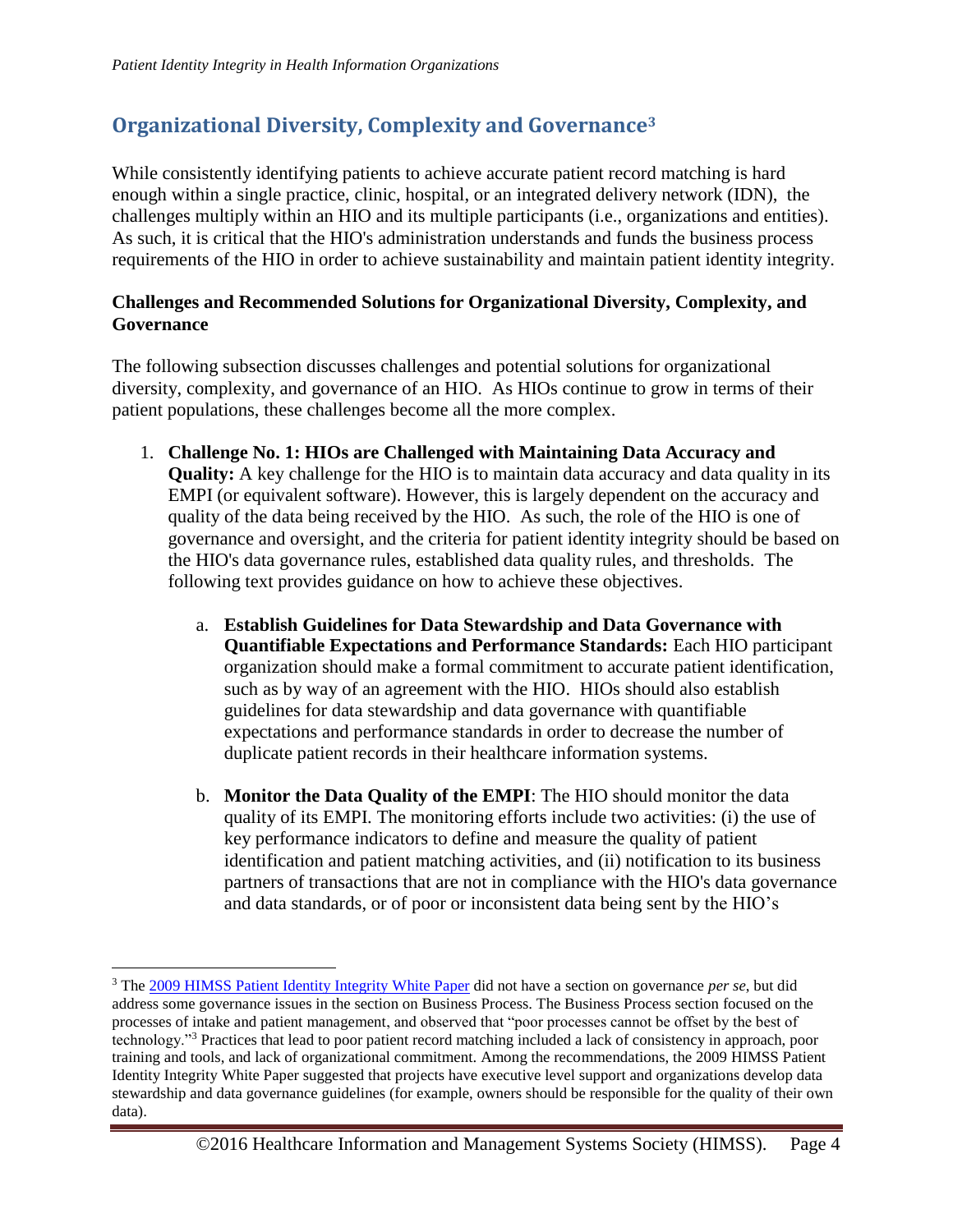business partners to the HIO. The notification should be automated whenever possible.

- c. **Develop Consistent Processes for Correcting Demographic Data**: The HIO should have in its policies and procedures, at minimum, the following items for developing consistent processes for correcting demographic data:
	- i. Who can initiate a correction in the HIO's EMPI or the source system
	- ii. What notifications are required, by whom, and to whom
	- iii. Within what time frame the correction should be made; and
	- iv. Mechanisms to correct any patient record matching errors that are transmitted to "downstream" clinical automated systems through the HIO from each HIO participant.
- d. **Identify Problem Areas and Monitor Performance of Patient Record Matching Initiatives:** The HIO and each HIO participant organization should establish a data governance committee of multiple stakeholders to identify problem areas and monitor the performance of patient record matching initiatives. This group should establish data definitions, standard formats, and processes to increase consistency and ensure complete and accurate data capture for all required fields.
- e. **Examine and Test Each System Interface:** Health information management ("HIM") and information technology ("IT") staff within HIOs, should examine each system interface with reasonable tests to ensure accurate patient record matching. The individual healthcare organizations should establish internal review and acceptance criteria, utilize performance metrics<sup>4</sup>, perform baseline and continuous assessments of the accuracy of patient record matching activities, and provide performance feedback to appropriate staff.
- f. **Catalog and Maintain Default Values Used by Each Participating System:** Each organization has a default set of values when that item is unknown (e.g. naming conventions such as baby boy, trauma patient, etc.). It is important to catalog and maintain these values to make the exchange of information clear and accurate.
- g. **Explore Additional Means for Patient Identification by Keeping Current with Evolving Technology and Best Practices.** HIOs should continue to explore additional means for patient identification and accurate patient record matching by keeping current with evolving technology and best practices.
- 2. **Challenge No. 2: HIOs Need to Maintain High Data Integrity of Records:** Records are generally owned by the organizations that created the records, rather than the HIO. In order to maintain a high degree of data integrity, HIOs need to have the ability to inquire

 $\overline{a}$ 

<sup>4</sup> *See* the Key Performance Indicators section in the HIMSS Patient Identity Integrity Toolkit (http://www.himss.org/library/healthcare-privacy-security/patient-identity).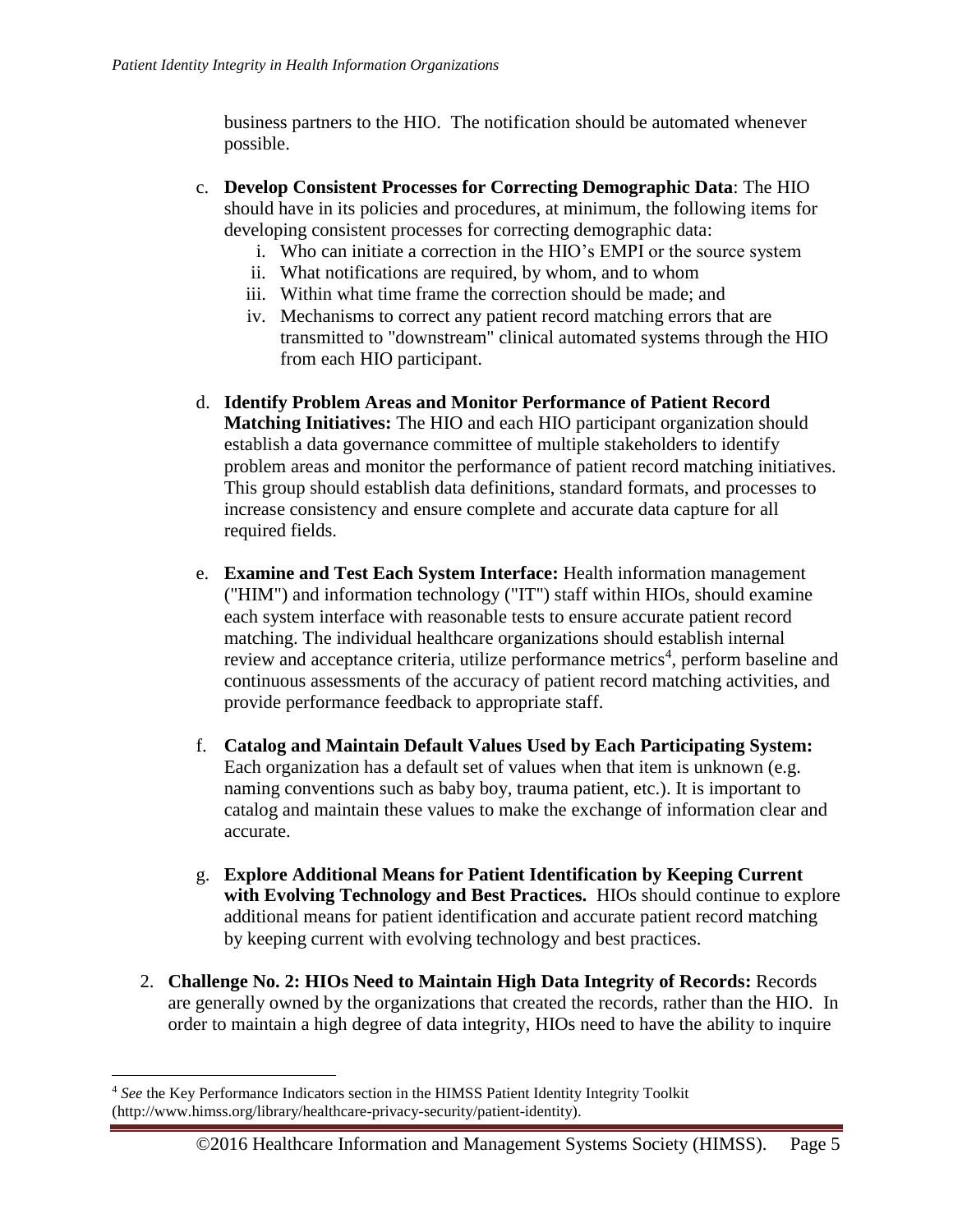with the organization about questions regarding patient records, as appropriate. The following text provides guidance on how to achieve this objective.

- a. **Institute a Participation Agreement:** The participation agreement between the healthcare organizations and the HIO should permit the HIO to follow-up with the organization that submitted the data in case there are questions in regard to certain patient records. The participation agreement should identify the responsibilities and limitations of the HIO, as well as those of the downstream recipients of the data.
- 3. **Challenge No. 3: Source Data from Healthcare Organizations are Inconsistent and Often Conflicting:** Data which the HIO receives often comes from multiple, simultaneous sources. It is usually not possible to discern which data are accurate. Even data that appears to be more recent may not be the most accurate data.<sup>5</sup> Moreover, there may be overlapping patient records that need to be rectified and known errors need to be corrected at the source. Patient records should be rectified even when the source data is ambiguous or when the records are linked from multiple data sources. The following text provides guidance on how to achieve these objectives.
	- a. **Establish Policies for Demographic (or other) Data of a Patient:** HIO policies and procedures should establish which demographic data will be collected, and in what format. All demographic or other data for a patient, whether historical or current, should be correctly associated with the same patient and potentially should be made available for matching purposes.
	- b. **Rectify Overlaps:** Any record overlaps (also known as "linkages" or "crossovers") should be corrected to help facilitate accurate patient record matching.
	- c. **Correct Known Errors at the Source:** The HIO should ensure that any known errors are corrected at the source (i.e., the participating organization that originally submitted the data to the HIO) to enable optimal performance of EMPI patient record matching algorithms and accurate patient record matching.
- 4. **Challenge No. 4: Tools, Business Rules, Policies, and Training Regimens May be Different across HIO Participants:** Each HIO participant may use different tools, business rules, policies, and training regimens, all of which may have an impact on the collection and transmission of data to the HIO from HIO participants. Additionally, the data that an HIO receives typically comes from multiple sources, leading to inconsistent and sometimes conflicting source data. This lack of uniformity may result in erroneously

 $\overline{a}$ 

<sup>&</sup>lt;sup>5</sup> Multiple demographic (or other) data elements correctly associated with the same patient help to build a more useful patient record. The purpose of the EMPI is to enable accurate matching of patient records, not to necessarily to be the authoritative source of demographic (or other) information.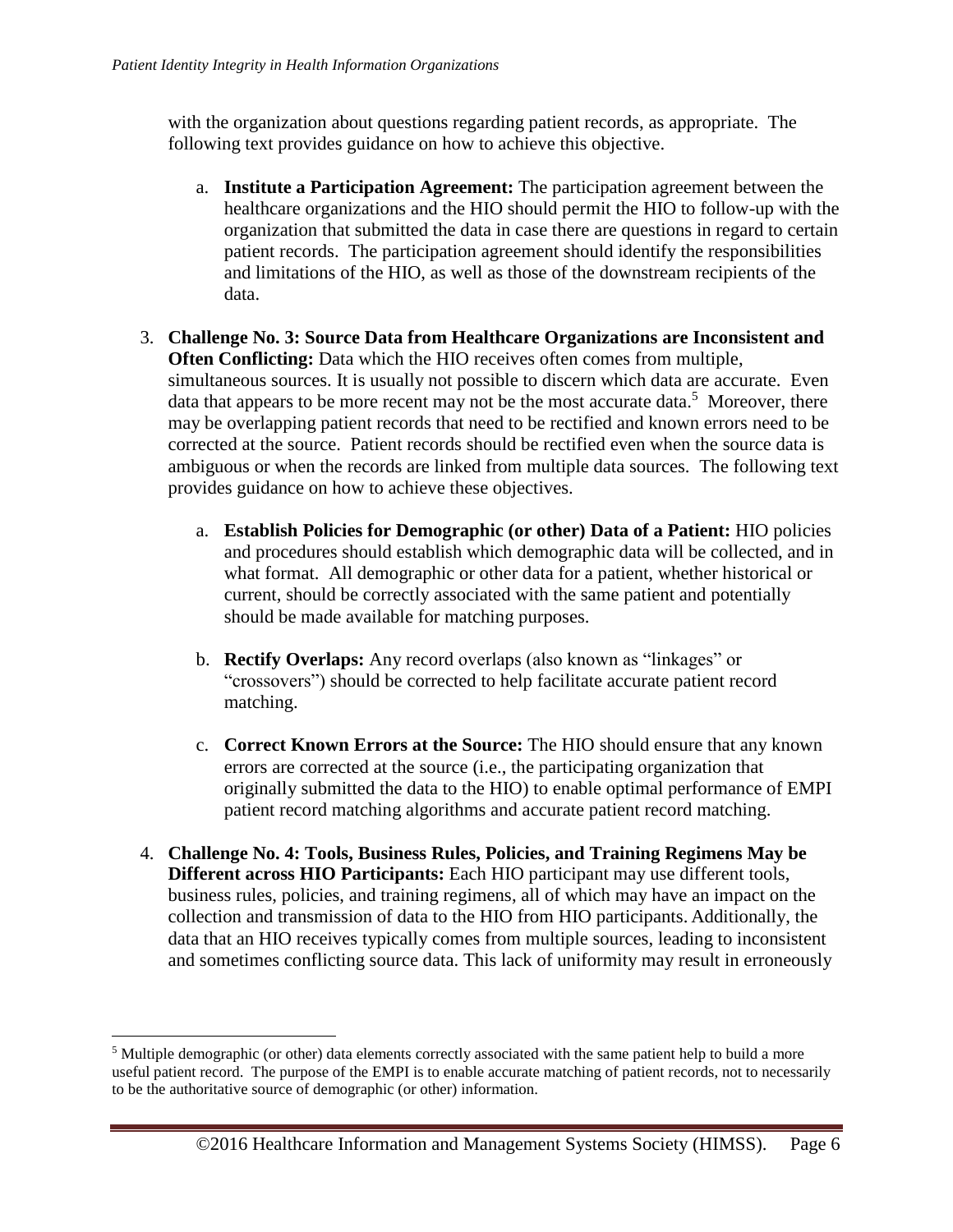$\overline{a}$ 

linked records, duplicate records,  $6$  record overlays,  $7$  as well as other situations in which records must be remediated to determine whether the records represent the same person or not and whether the linked records should be merged.<sup>8</sup> The following text provides guidance on how to achieve this objective of uniformity.

- a. **Implement Consistent Tools, Business Rules, Policies, and Training Regimens across HIO Participants with a Participation Agreement:** The HIO and the HIO participants should set forth the appropriate policies for use, security, quantity, quality, and treatment of data to be used for demographic record matching purposes. This information could be made a part of a participant agreement (such as an annex or appendix to the agreement). The agreement should also include specific information on the tools, business rules, policies, and training regimens to be used by HIO participants, all of which may have an impact on the collection or transmission of data to the HIO.
- **5. Challenge No. 5: False Positive and False Negative EMPI Matching Errors Can Multiply:** Patient record matching is generally carried out by EMPI systems that use algorithmic matching for identifying potential matches of patient records based on the available data. As HIOs scale upward in terms of the number of EMPI matches it performs, the number false positives and false negatives can grow considerably.<sup>9</sup> Any false positive (*i.e.,* information for two *different* people that appears to be a patient record match representing the same individual) may result in an overlaid record, which creates the potential for serious harm to the patient. False negative errors (*i.e.,* information for the same person that appears to not be a patient record match) must be remediated as well. Manually addressing these types of errors as well as resolving or correcting indeterminate matches can be very labor-intensive. The following text provides guidance on how to mitigate false positive and false negative EMPI matching errors.
	- a. **Establish Patient Record Matching Policies – Mitigate False Positives and False Negatives:** The HIO should establish a robust data governance framework and strict patient record matching policies. The data governance framework

[http://library.ahima.org/xpedio/groups/public/documents/ahima/bok1\\_044000.hcsp?dDocName=bok1\\_044000.](http://library.ahima.org/xpedio/groups/public/documents/ahima/bok1_044000.hcsp?dDocName=bok1_044000) <sup>8</sup> *See* [https://www.healthit.gov/sites/default/files/master\\_data\\_management\\_final.pdf](https://www.healthit.gov/sites/default/files/master_data_management_final.pdf)*.*

<sup>6</sup> According to AHIMA, a "duplicate" occurs when more than one entry or file exists for the same person in a single facility-level master patient index ("MPI"). "This causes one patient to have two different medical records within the same facility." *See* 

[http://library.ahima.org/xpedio/groups/public/documents/ahima/bok1\\_044000.hcsp?dDocName=bok1\\_044000.](http://library.ahima.org/xpedio/groups/public/documents/ahima/bok1_044000.hcsp?dDocName=bok1_044000) <sup>6</sup> *See* [https://www.healthit.gov/sites/default/files/master\\_data\\_management\\_final.pdf](https://www.healthit.gov/sites/default/files/master_data_management_final.pdf)*.*

<sup>7</sup> According to AHIMA, an "overlay" occurs when there is one master patient index ("MPI") entry or file for more than one person (i.e., two people erroneously sharing the same identifier). "Overlaid records are frequently caused when patient access staff select another patient's record during a scheduling or registration event. Sometimes interfaces cause the error if the receiving system lacks a robust patient record-matching program and "overlays" another patient's record from that inbound interface transaction. On occasion, overlays are caused by an incorrect merge of two records that belong to two different people." *See* 

<sup>9</sup> It is important to note that there is a lack of statistical reporting for transaction volumes of data within an HIO needing EMPI patient record matching. The healthcare industry should take steps capture this information and should also define metrics for measuring transaction volume to facilitate such reporting.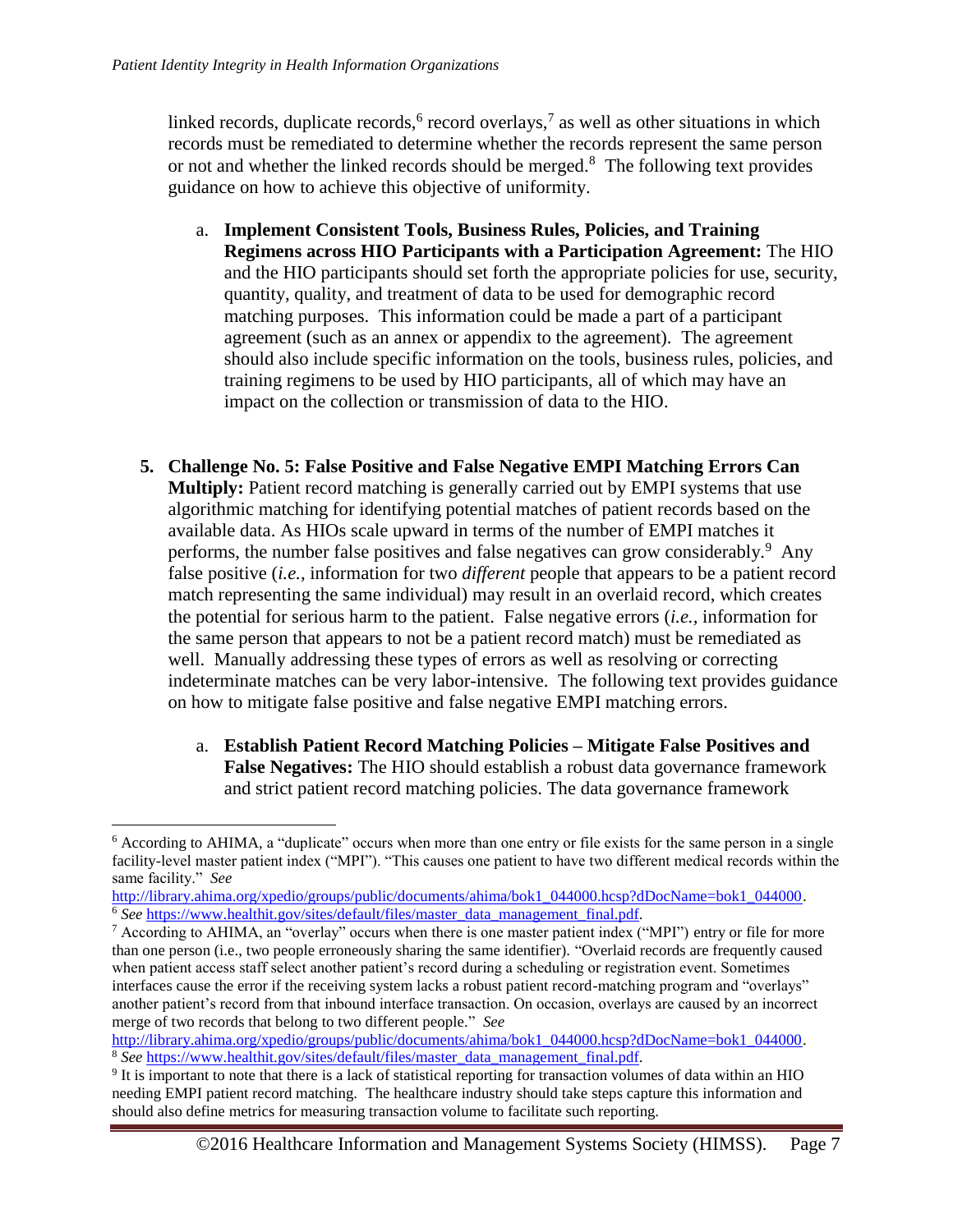should establish thresholds for maximum acceptable rates of false positive and false negative matching errors in the EMPI. When linking records, the HIO should err on the side of caution to mitigate any record overlays which may result from false positive errors. The HIO should also have policies in place to address what happens if a false positive linkage or association is created and identified, and establish notification processes when such matching errors do occur to mitigate any undesirable consequences.

**b. Augment Human Resource Capabilities:** The HIO may augment its staff by using on-site contractors, other outsourced solutions, or by leveraging automated solutions which may reduce the need for labor-intensive operations. Processes should be established to monitor the quality of work performed by staff and the automated systems to ensure accurate patient record matching.

This subsection discussed patient identity integrity challenges and potential solutions for the organizational diversity, complexity, and governance issues facing HIOs. As patient populations and the amount of data continue to grow, the solutions must be able to scale and address an increasingly complex patient matching environment.

# <span id="page-7-0"></span>**Conclusion**

An HIO operates at the high end of both scale and complexity. This paper highlighted several challenges that HIOs face and offered guidance to better enable accurate patient matching. Undoubtedly, HIOs will have additional and more complex challenges as they continue to grow.

The HIO should ensure accurate patient record matching through the use of appropriate methods, policies and technology to drive a high degree of accuracy in its patient record matching efforts. Furthermore, the HIO needs to ensure that it uses standard data governance practices, including with respect to how information is created, modified, and formatted in order to facilitate accurate patient record matching.

Finally, HIOs across the healthcare sector should collaboratively work with their constituents to develop uniform data standards in the industry, including a common set of voluntary, consensusbased, and industry-led guidelines, common standards-based identifiers, best practices, methodologies, procedures, and processes, for consistent patient/person identification across organizations.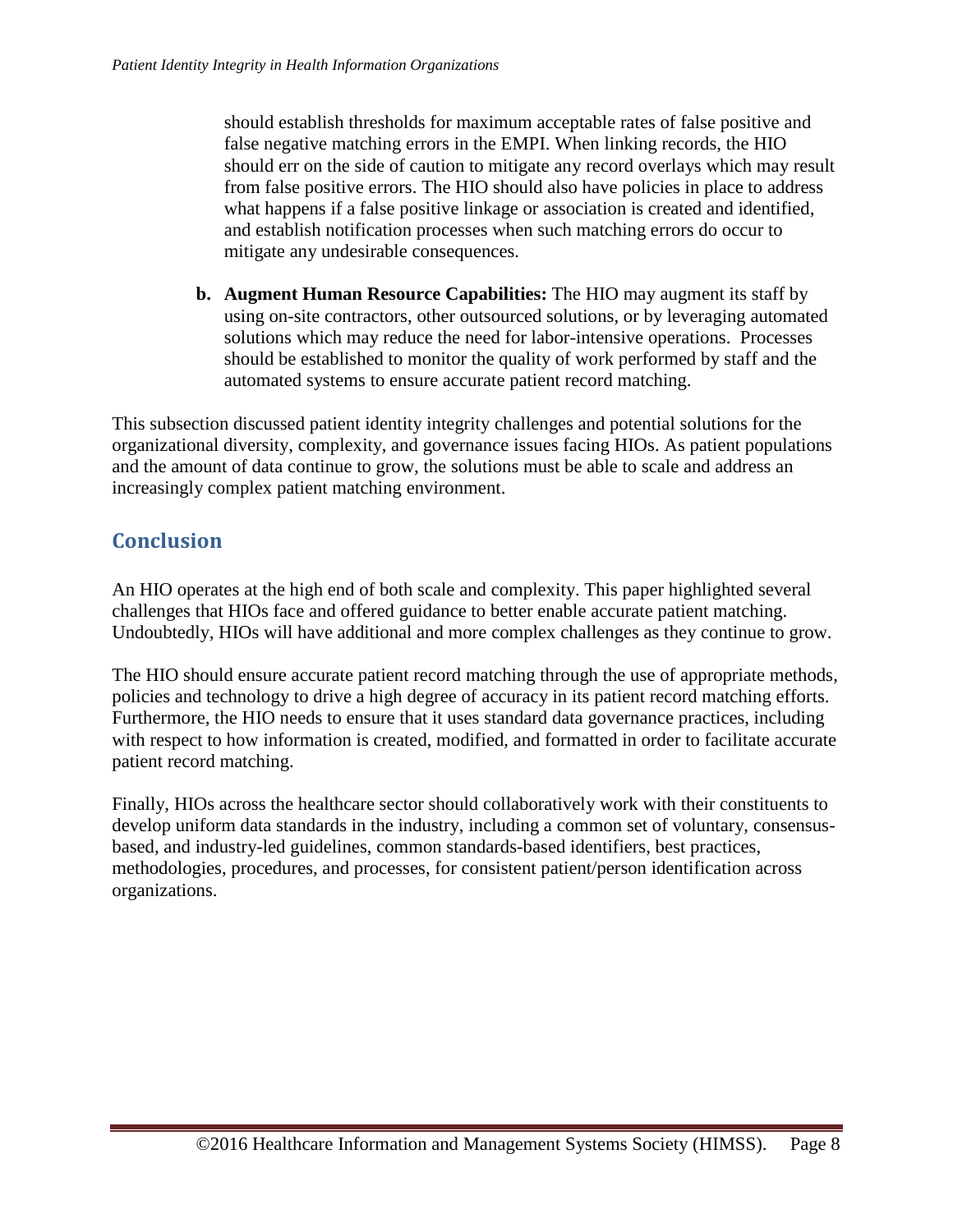# <span id="page-8-0"></span>**Additional Resources**

- Ensuring Data Integrity in Health Information Exchange, AHIMA, August 2012, [http://library.ahima.org/xpedio/groups/public/documents/ahima/bok1\\_049675.pdf](http://library.ahima.org/xpedio/groups/public/documents/ahima/bok1_049675.pdf)
- Accelerating Electronic Information Sharing to Improve Quality and Reduce Costs in Health Care, Bipartisan Policy Center, October 2012, [www.bipartisanpolicy.org](http://www.bipartisanpolicy.org/)
- Long way from optimal health information exchange, Bill Spooner, Modern Healthcare, June 18, 2012,<http://www.modernhealthcare.com/article/20120618/NEWS/120619986/>
- "The Role of Unique Individual Identifiers in Facilitating Healthcare Interoperability", Journal of Healthcare Information Management, Spring 2012, Volume 26/Number 2, p. 32-37, <http://www.jhimdigital.org/jhim/spring2012?pg=1#pg1>
- A voluntary Healthcare Identifier System, Elizabeth West, ASTM Standardization News, January/February 2012, p. 22-24, [http://www.astm.org/standardization](http://www.astm.org/standardization-news/perspective/the-voluntary-universal-healthcare-identifier-system-jf12.html)[news/perspective/the-voluntary-universal-healthcare-identifier-system-jf12.html](http://www.astm.org/standardization-news/perspective/the-voluntary-universal-healthcare-identifier-system-jf12.html)
- Master Data Management Within HIE Infrastructures: A Focus on Master Patient Indexing Approaches, Audacious Inquiry, September 2012, [https://www.healthit.gov/sites/default/files/master\\_data\\_management\\_final.pdf](https://www.healthit.gov/sites/default/files/master_data_management_final.pdf)
- A Framework for Cross-Organizational Patient Identity Management, The Sequoia Project, November 2015, [http://sequoiaproject.org/framework-for-cross-organizational](http://sequoiaproject.org/framework-for-cross-organizational-patient-identity-matching/)[patient-identity-matching/](http://sequoiaproject.org/framework-for-cross-organizational-patient-identity-matching/)